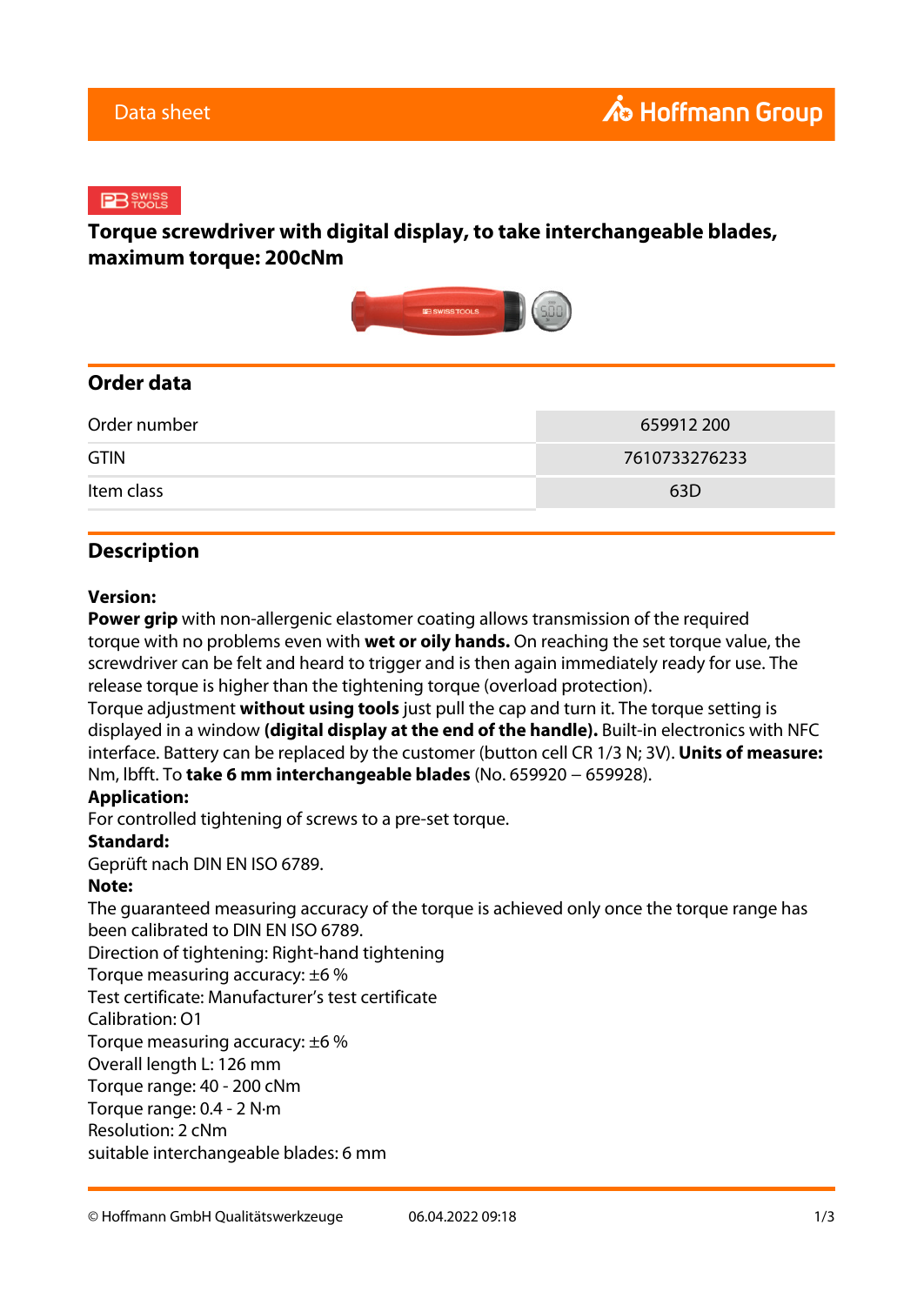# **Technical description**

| Torque range                    | $0.4 - 2 N·m$                   |
|---------------------------------|---------------------------------|
| Torque range                    | 40 - 200 cNm                    |
| maximum torque                  | 200 cNm                         |
| <b>Display</b>                  | digital                         |
| suitable interchangeable blades | 6 <sub>mm</sub>                 |
| Torque measuring accuracy       | ±6%                             |
| Resolution                      | 2 cNm                           |
| Reversible reading              | cNm                             |
| Reversible reading              | Ibfin                           |
| Standard                        | <b>DIN EN ISO 6789</b>          |
| Adjustable trigger value        | adjustable                      |
| Weight                          | 97 g                            |
| <b>Connection format</b>        | exchangeable blade              |
| Setting the trigger value       | digital, adjustable             |
| Overall length L                | 126 mm                          |
| Feedback                        | triggering                      |
| Trigger principle               | mechanical slip clutch          |
| <b>Measurement process</b>      | Torque                          |
| Calibration                     | O <sub>1</sub>                  |
| Direction of tightening         | Right-hand tightening           |
| <b>Test certificate</b>         | Manufacturer's test certificate |
| Data can be recorded            | no                              |
| Measurement technology          | mechanical                      |
| Release signalling              | akustisk                        |
| Release signalling              | haptisk                         |
| Manufacturer's designation      | DigiTorque V2                   |
| Type of product                 | Torque screwdriver              |